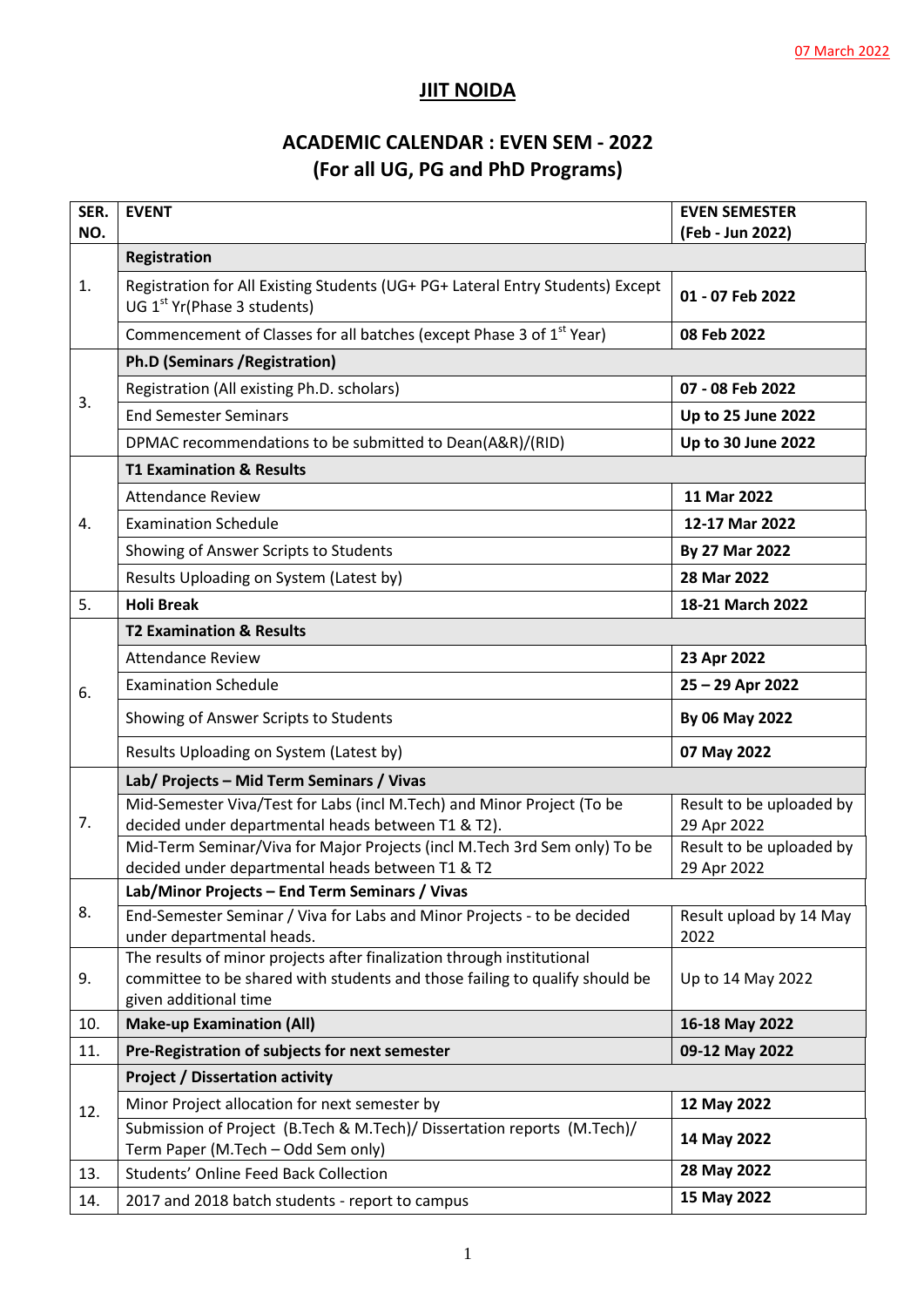| 15. | Classes to be over                                                                                                            | 30 May 2022                    |  |
|-----|-------------------------------------------------------------------------------------------------------------------------------|--------------------------------|--|
| 16. | <b>End Semester Examination</b>                                                                                               |                                |  |
|     | <b>End Semester Attendance Review</b>                                                                                         | 30 May 2022 (FN)               |  |
|     | Debar list to be published                                                                                                    | 31 May 2022 (FN)               |  |
|     | <b>Examination Schedule</b>                                                                                                   | $01 - 09$ June 2022            |  |
|     | Project / Term Paper / Dissertation / Viva                                                                                    |                                |  |
| 17. | Final Project Viva (B.Tech & M. Tech) / End-Term Seminar for Term Paper (3rd<br>Sem M.Tech only) / Evaluation of Dissertation | 27-31 May 2022                 |  |
|     | <b>Exam Results</b>                                                                                                           |                                |  |
|     | Showing of Answer Scripts to Students                                                                                         | By 14 June 2022                |  |
| 18. | Deptt. Board of Examiners Meeting                                                                                             | 15 June 2022                   |  |
|     | Meeting of IAMC for results of all courses                                                                                    | 16 June 2022                   |  |
|     | Freezing the grades/Submission of Final Grades to Registrar                                                                   | 17 June 2022                   |  |
|     | Declaration of Results by Registrar                                                                                           | 18 June 2022                   |  |
| 19. | Summer / Industrial Internship                                                                                                | 12 June 2022 - 31 July<br>2022 |  |
|     | Summer Semester - 2022 (For backlog of previous semesters only) & 9 <sup>th</sup> Sem of Integrated MTech                     |                                |  |
| 20. | Registration for Summer Semester / 9 <sup>th</sup> Semester                                                                   | 25 May - 05 Jun 2022           |  |
|     | Registration for Summer Sem(Backlog of Even Sem 2022)                                                                         | 19-21 June 2022                |  |
|     | Summer Semester                                                                                                               | 21 June - 31 Jul 2022          |  |
|     | <b>Supplementary Examination</b>                                                                                              |                                |  |
|     | <b>Registration for Supl Exam</b><br>(Incl Summer Supplementary)                                                              | 20 Jun - 10 Aug 2022           |  |
| 21. | Supplementary Exam Schedule                                                                                                   | 16 - 19 Aug 2022               |  |
|     | IAMC meeting for finalization Suppl. Results                                                                                  | 25 Aug 2022                    |  |
|     | Submission of Suppl. Exam Grades by Faculty and Freezing                                                                      | 26 Aug 2022                    |  |
|     | Decl. of Results of Suppl. Exam                                                                                               | 27 Aug 2022                    |  |
| 22. | <b>Commencement of Odd Sem 2022</b>                                                                                           | 01 Aug 2022                    |  |

#### **LIST OF HOLIDAYS**

| <b>ODD SEMESTER 2021</b> |                          | <b>EVEN SEMESTER 2022</b>      |                      |
|--------------------------|--------------------------|--------------------------------|----------------------|
| 1. Independence Day      | 15 Aug 2021 (Sun)        | 1. Republic Day                | 26 Jan 2022 (Wed)    |
| 2. Raksha Bandhan        | 22 Aug 2021 (Sun)        | 2. Maha Shivratri              | 01 Mar 2022 (Tue)    |
| 3. Janmashtmi            | 30 Aug 2021 (Mon)        | 3. Holi                        | 18-19 Mar 2022 (Fri- |
| 4. Gandhi Jayanti        | 02 Oct 2021 (Sat)        | Sat)                           |                      |
| 5. Dussehra              | 15 Oct 2021(Fri)         | 4. Ram Navami                  | 10 Apr 2022(Sun)     |
| 6. Diwali                | 03-04 Nov 2021 (Wed-Thu) | 5. Id-ul-Fitr *                | 02 May 2022 (Mon)    |
| 7. Goverdhan Pooja       | 05 Nov 2021 (Fri)        | *Subject to visibility of Moon |                      |
| 8. Guru Nanak Jayanti    | 19 Nov 2021 (Fri)        |                                |                      |
| 9. Christmas             | 25 Dec 2021 (Sat)        |                                |                      |